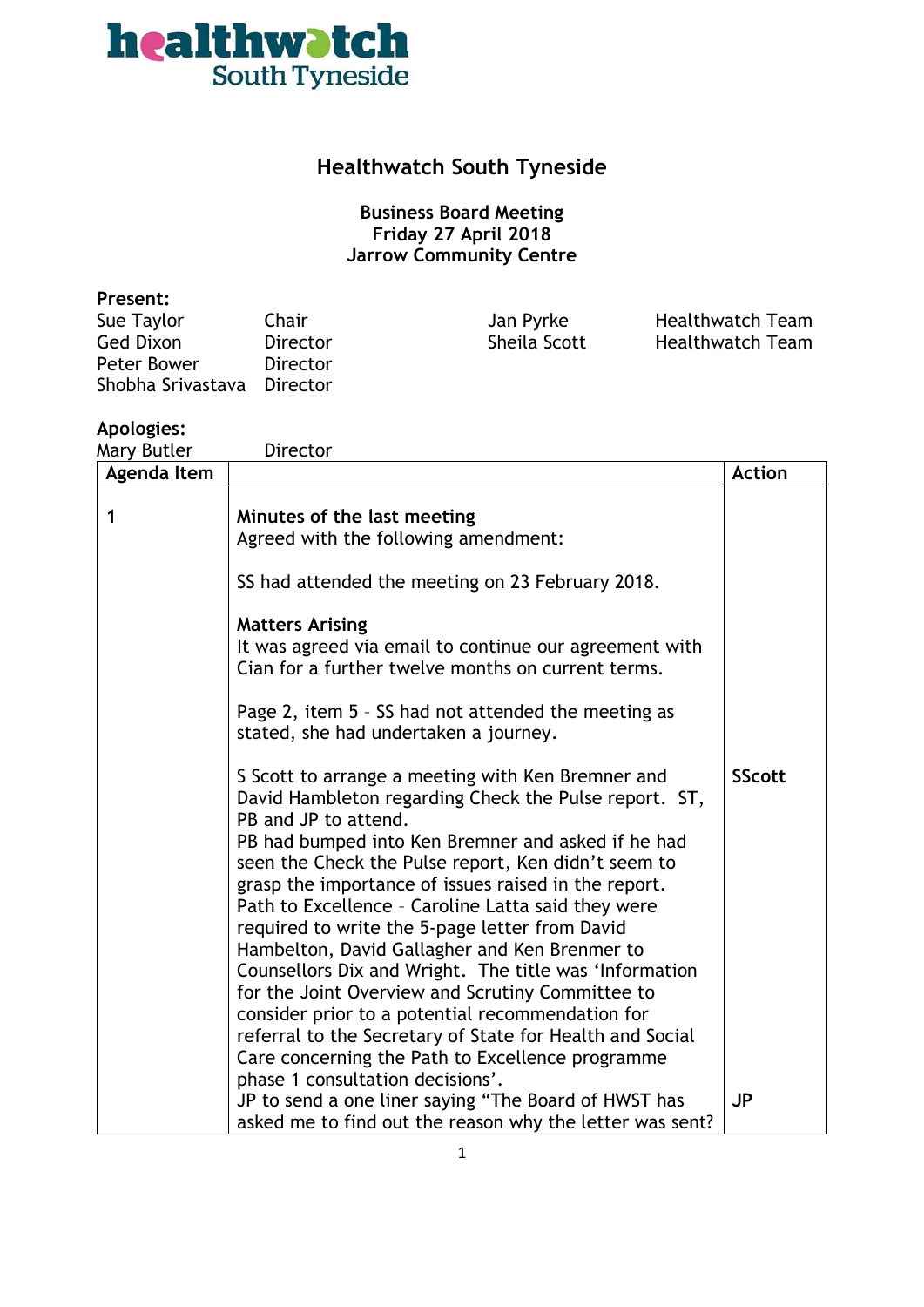# **healthwatch**<br>South Tyneside

|   | If the answer is because we were required to do so, the                          |           |
|---|----------------------------------------------------------------------------------|-----------|
|   | supplementary would be "who required you or what do<br>you mean by required".    |           |
|   | GD asked if the cost of raising the claim at the small                           |           |
|   | claims court had been reimbursed - yes it had.                                   |           |
|   |                                                                                  |           |
|   | <b>AOB</b>                                                                       |           |
|   | <b>Potential Board Volunteers</b>                                                |           |
|   | JP to ring referees for MB and clarify.                                          | <b>JP</b> |
|   | ST to ring MS to arrange a meeting.                                              | <b>ST</b> |
| 2 | <b>Finance</b>                                                                   |           |
|   |                                                                                  |           |
|   | Management Accounts<br>JP presented the Management Accounts. She explained       |           |
|   | Quantum presented the accounts in this way as all items                          |           |
|   | have a nominal code. The March accounts were useful                              |           |
|   | to JP as she used these to prepare the budget.                                   |           |
|   |                                                                                  |           |
|   | After going over the budget some errors were noted, JP                           | <b>JP</b> |
|   | to redo and send a corrected version to GD.                                      |           |
|   | The Board agreed to the following for future budgets:                            |           |
|   | That three headings be used for income                                           |           |
|   | 1) Contract income                                                               |           |
|   | 2) Other income                                                                  |           |
|   | 3) Carry Forward                                                                 |           |
|   |                                                                                  |           |
|   | Remove the amount of £6200 re the Work Plan as we                                |           |
|   | never use it. Board AGREED to remove from Budget                                 |           |
|   | SS said Healthwatch is not a charity so we do not need                           |           |
|   | to keep up to 6 months running costs in reserve.                                 |           |
|   |                                                                                  |           |
|   | ST signed the accounts for year end and the <b>Board</b>                         |           |
|   | AGREED that the invoice for the Preparation of the                               |           |
|   | Financial Statements for year ended 31 March 2018 be                             |           |
|   | paid.                                                                            |           |
|   |                                                                                  |           |
|   | JP and SScott left the meeting so that the Board could<br>discuss salary uplift. |           |
|   |                                                                                  |           |
|   | The <b>Board AGREED</b> to a 2% salary increase for staff from                   |           |
|   | 1 <sup>st</sup> April 2018. JP to inform Quantum who do payroll.                 | JP        |
|   |                                                                                  |           |
|   |                                                                                  |           |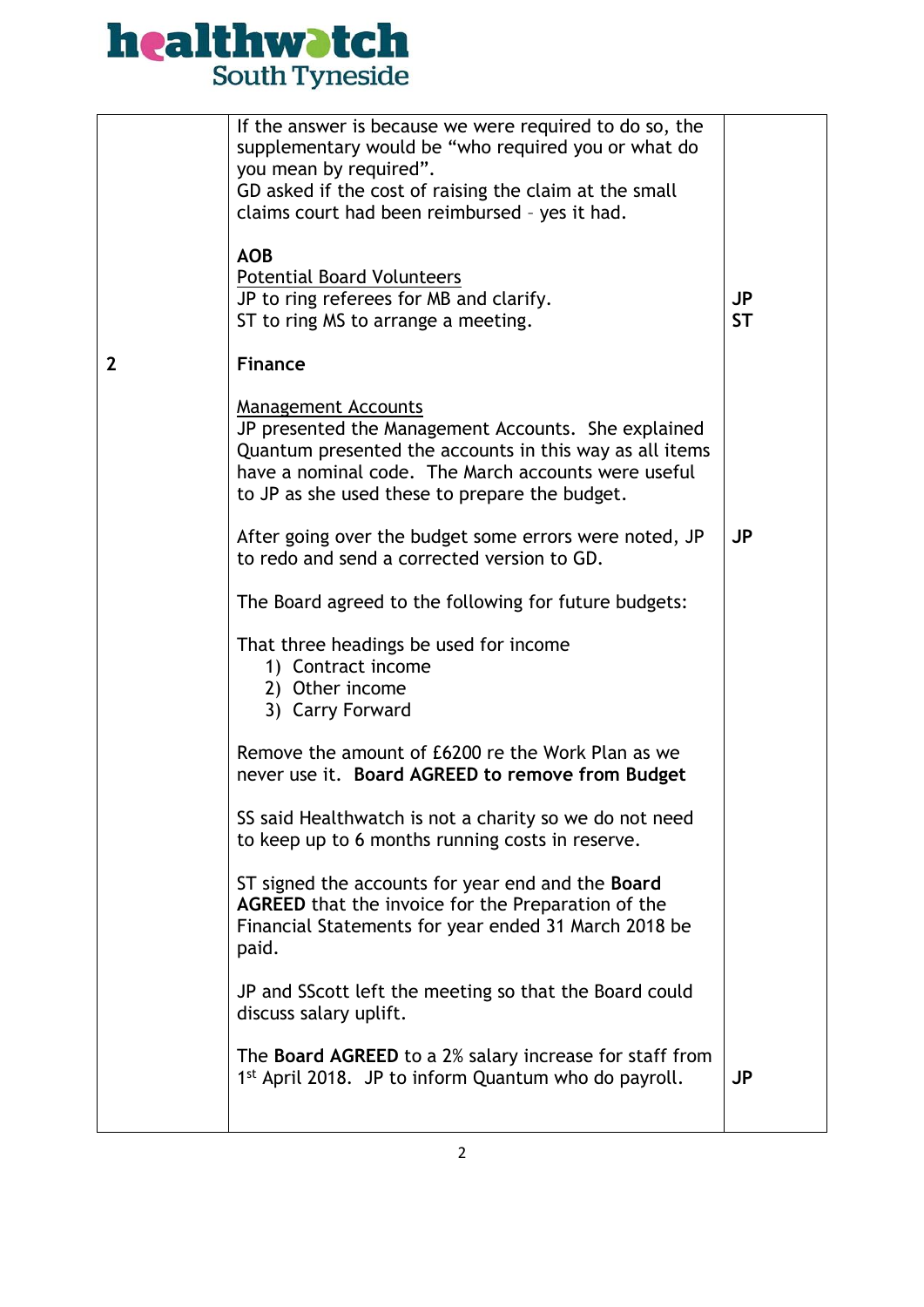# **healthwatch**<br>South Tyneside

| $\overline{\mathbf{3}}$ | <b>General Data Protection Regulation (GDPR)</b>                                                                                                                                                                                                                                                            |                            |
|-------------------------|-------------------------------------------------------------------------------------------------------------------------------------------------------------------------------------------------------------------------------------------------------------------------------------------------------------|----------------------------|
|                         | JP informed the Board that the Information<br>Commissioners have lots of information regarding GDPR<br>on their website.                                                                                                                                                                                    |                            |
|                         | JP went through GDPR plan, HR are working with us on<br>this.                                                                                                                                                                                                                                               |                            |
|                         | The staff team will meet on 9 <sup>th</sup> May to look at what<br>information we hold and what we do with it.<br>Need to look at Policies and Procedures and the contact<br>sheets we have had over 4 years.                                                                                               |                            |
|                         | Mailchimp have provided a template to enable people to<br>opt in to us, it also provides an option to opt out.                                                                                                                                                                                              |                            |
|                         | We will need a Data Protection Officer (DPO) as we are<br>a public body. JP has spoken with other Healthwatch<br>offices, they have different DPO's. There are a few<br>options available to us.                                                                                                            |                            |
|                         | GD thanked JP for a very comprehensive plan, the rest<br>of the Board agreed. JP to continue with the plan.                                                                                                                                                                                                 | <b>JP</b>                  |
| 4                       | <b>Any Other Business</b>                                                                                                                                                                                                                                                                                   |                            |
|                         | It was decided to change banks, JP and SScott to look at<br>options and send out to Board members for<br>consideration.                                                                                                                                                                                     | <b>JP</b><br><b>SScott</b> |
|                         | SS questioned how many Directors needed to be at a<br>Board meeting so decisions could be made, JP advised<br>that the number was four.                                                                                                                                                                     |                            |
|                         | PB had attended the PCPEC meeting and found it very<br>interesting, they are looking at AIS. He is happy to keep<br>attending future meetings, the Board AGREED (JP to<br>contact Liz and have PB contact details put on mailing<br>list). He has sent feedback to JP to share with other<br>Board members. | <b>JP</b>                  |
|                         | TR is attending a training event on AIS in Leeds on 15 <sup>th</sup><br>May 2018.                                                                                                                                                                                                                           |                            |
|                         | PB, NEAS - a new Chair has been appointed but has not<br>been named yet and the website has not been updated.                                                                                                                                                                                               |                            |